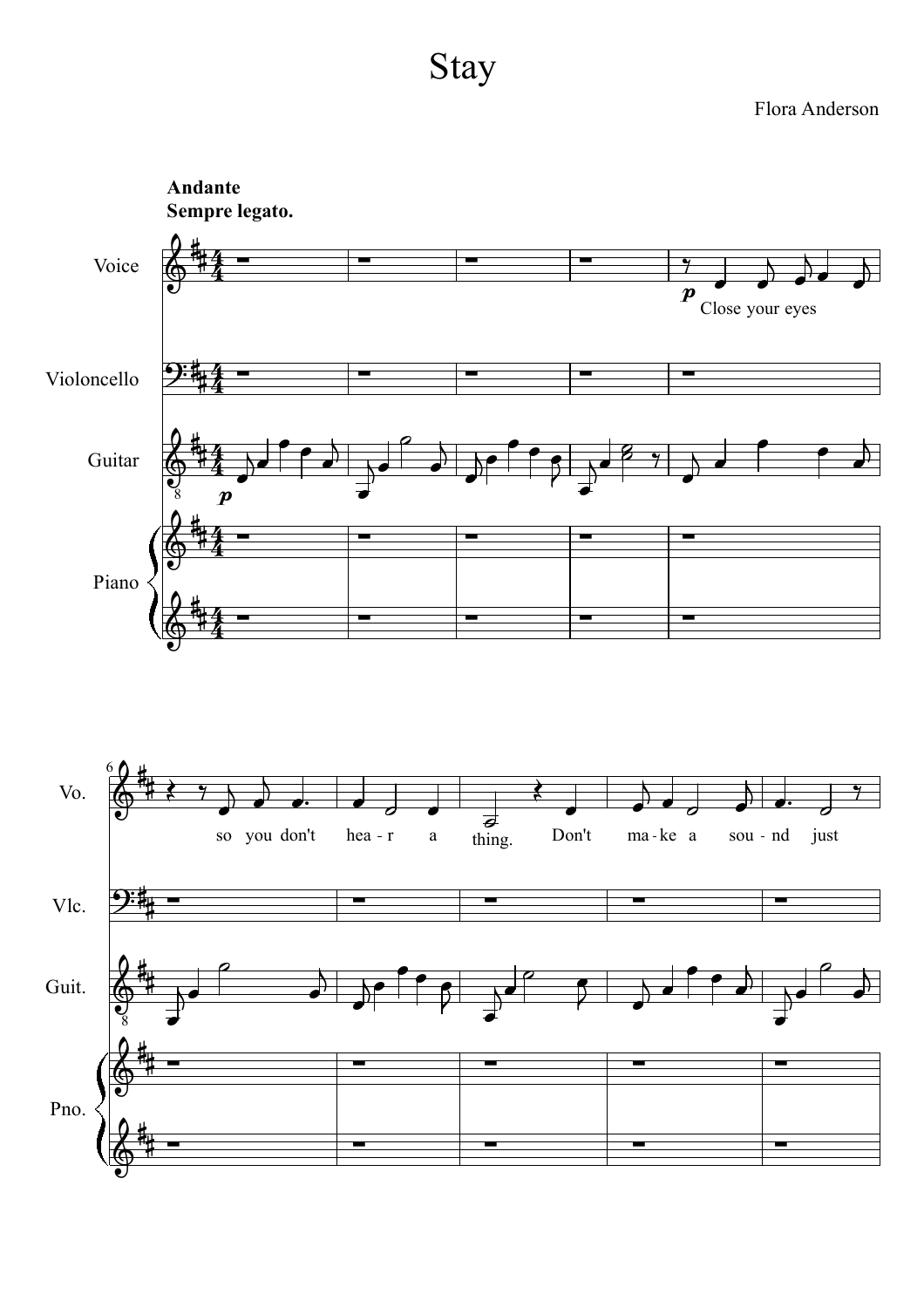

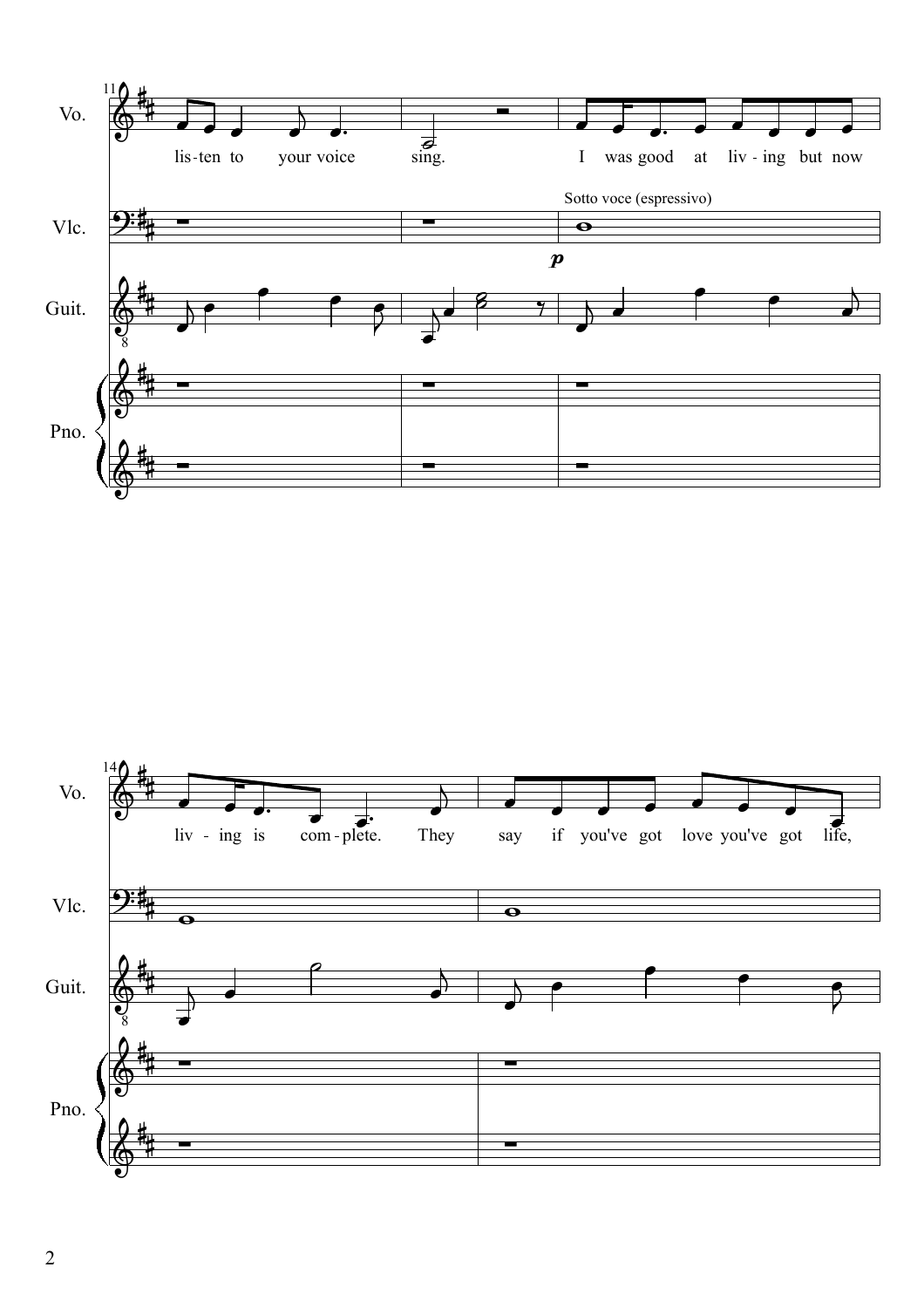

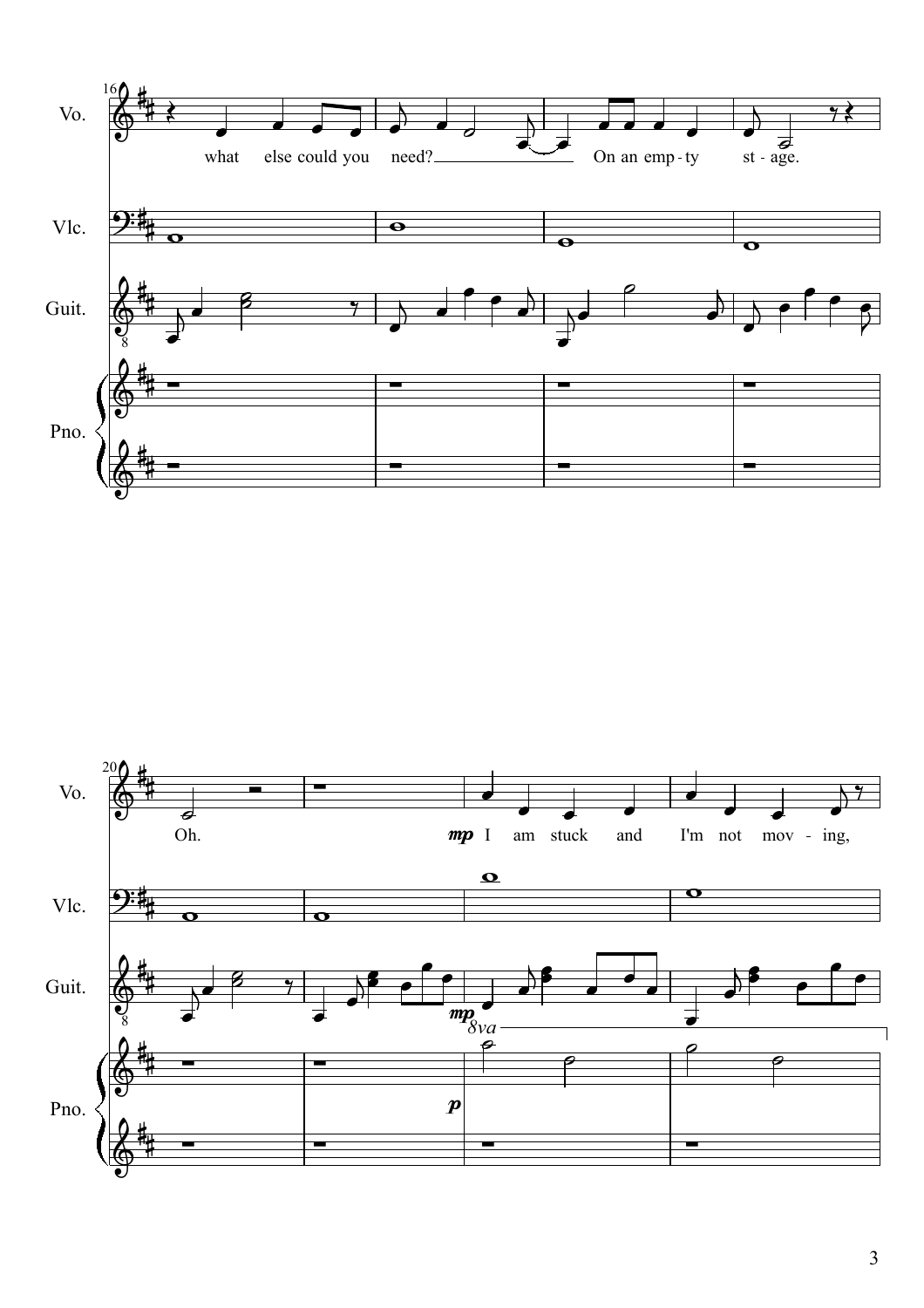

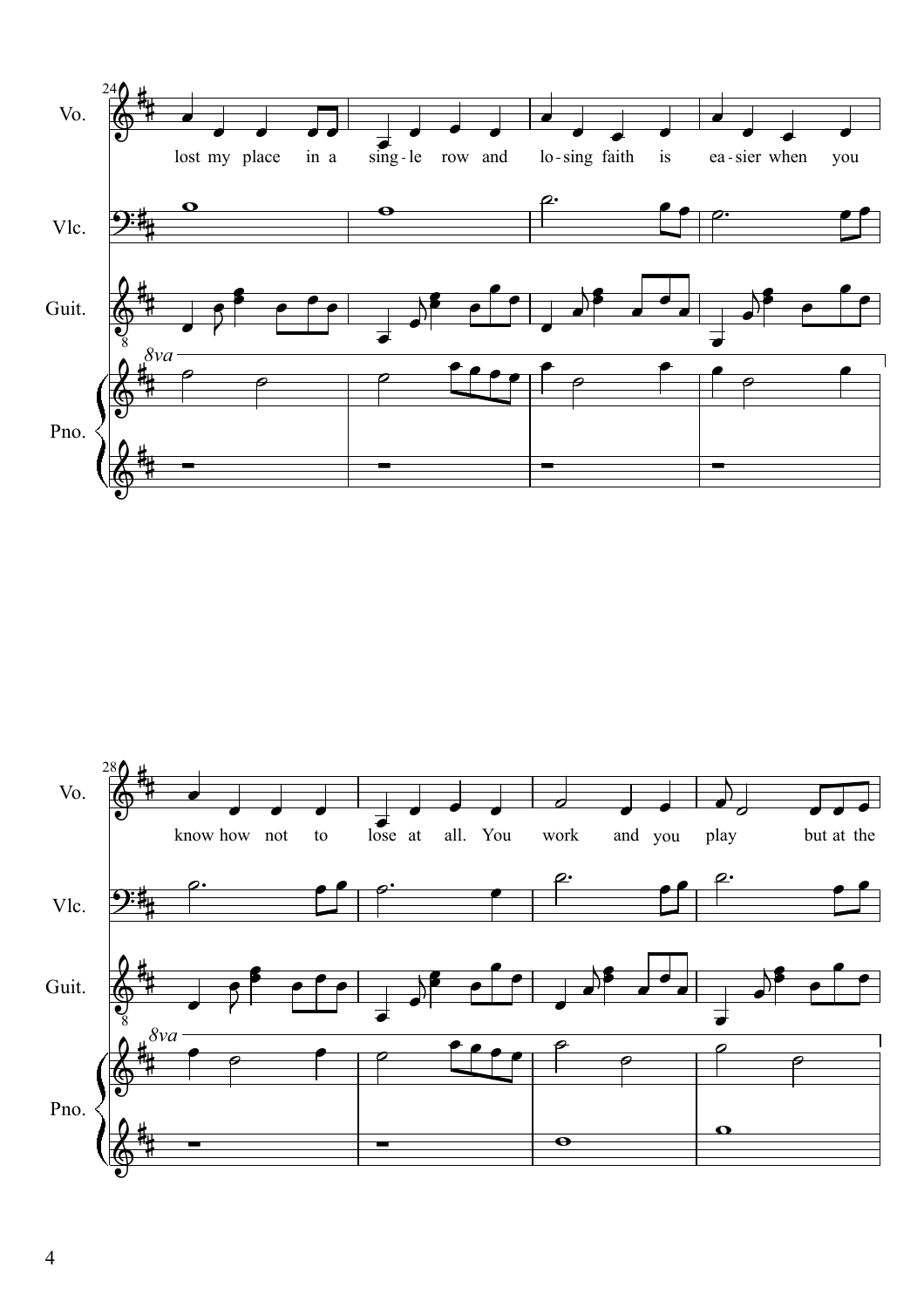

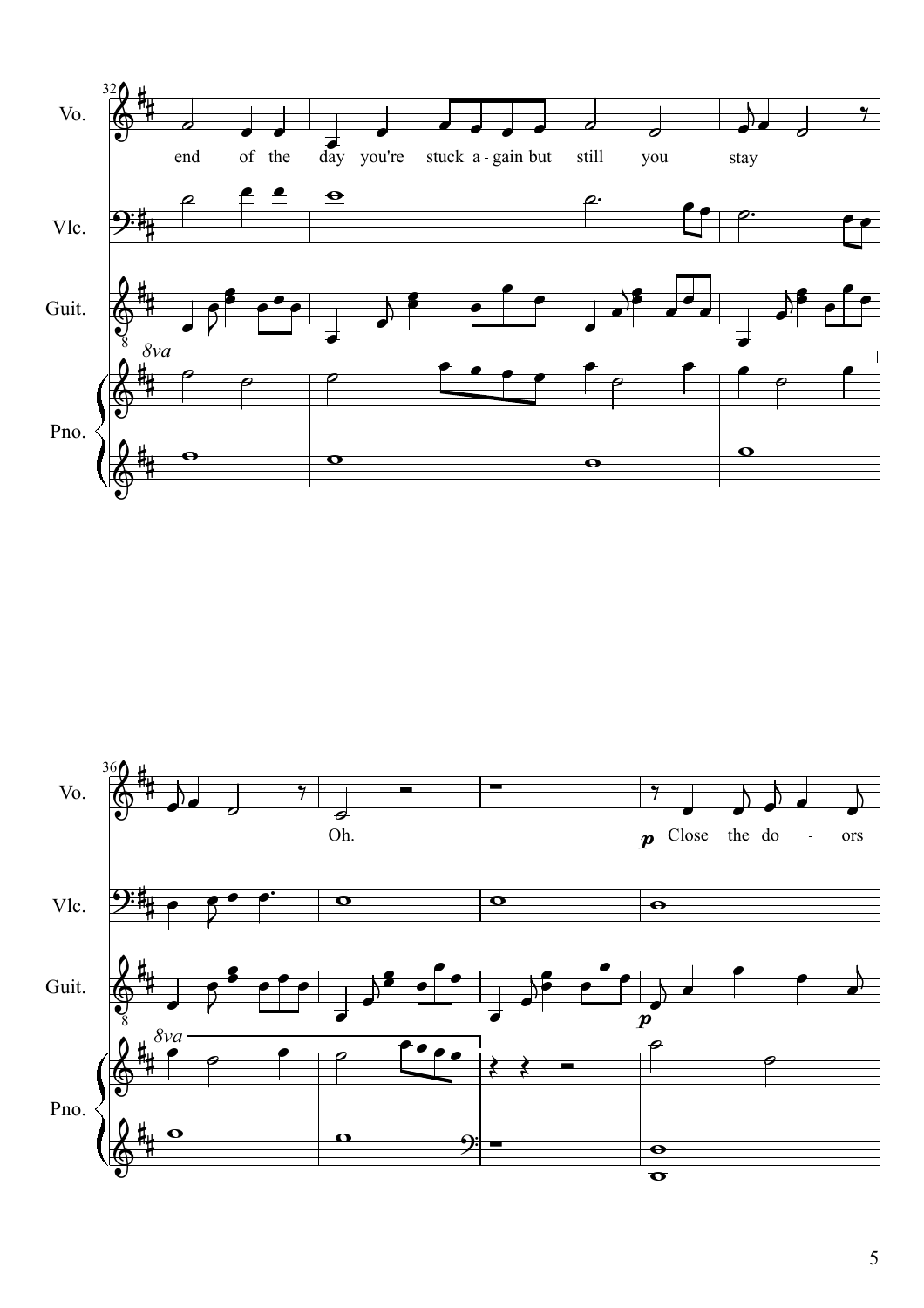

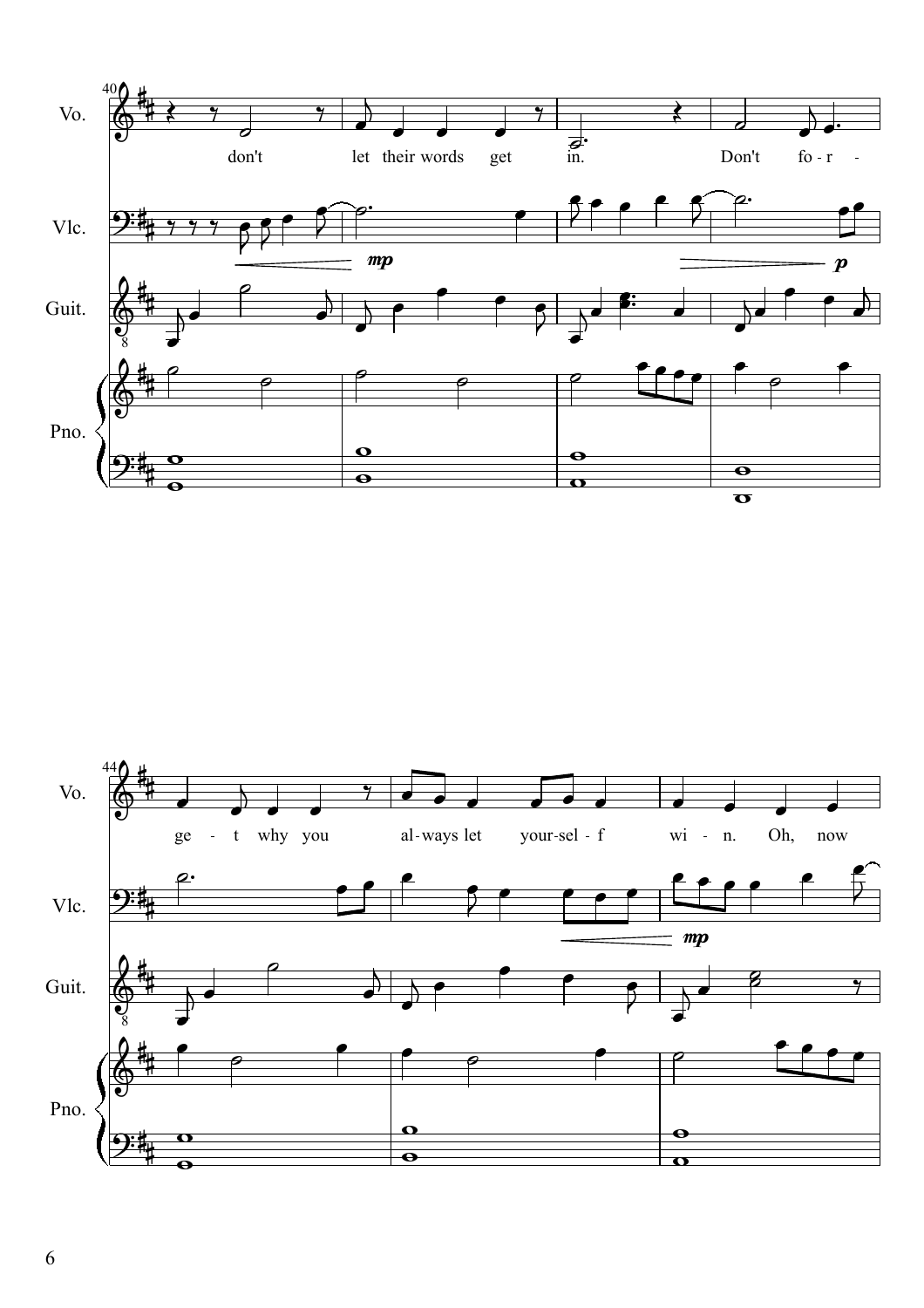



7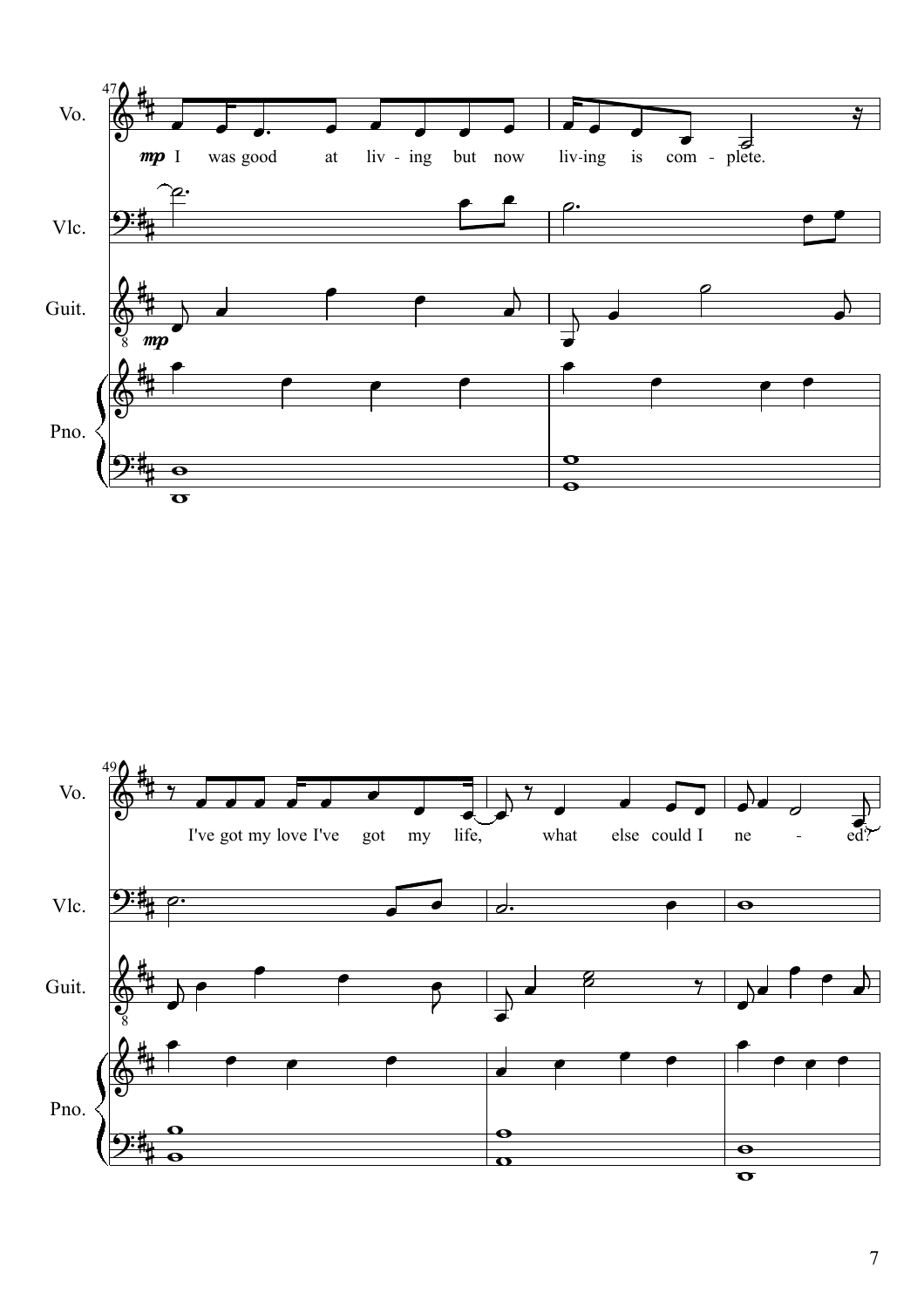

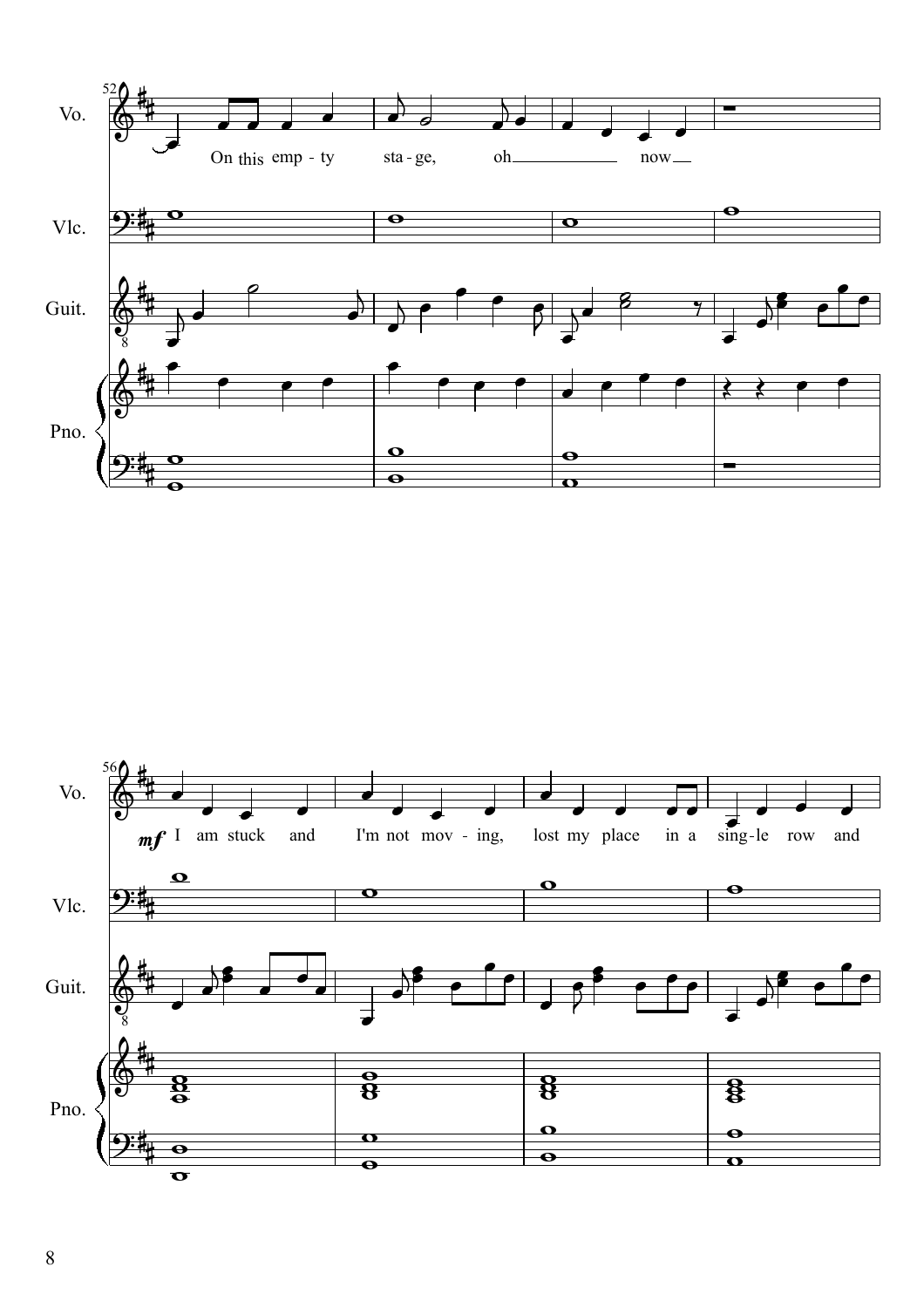

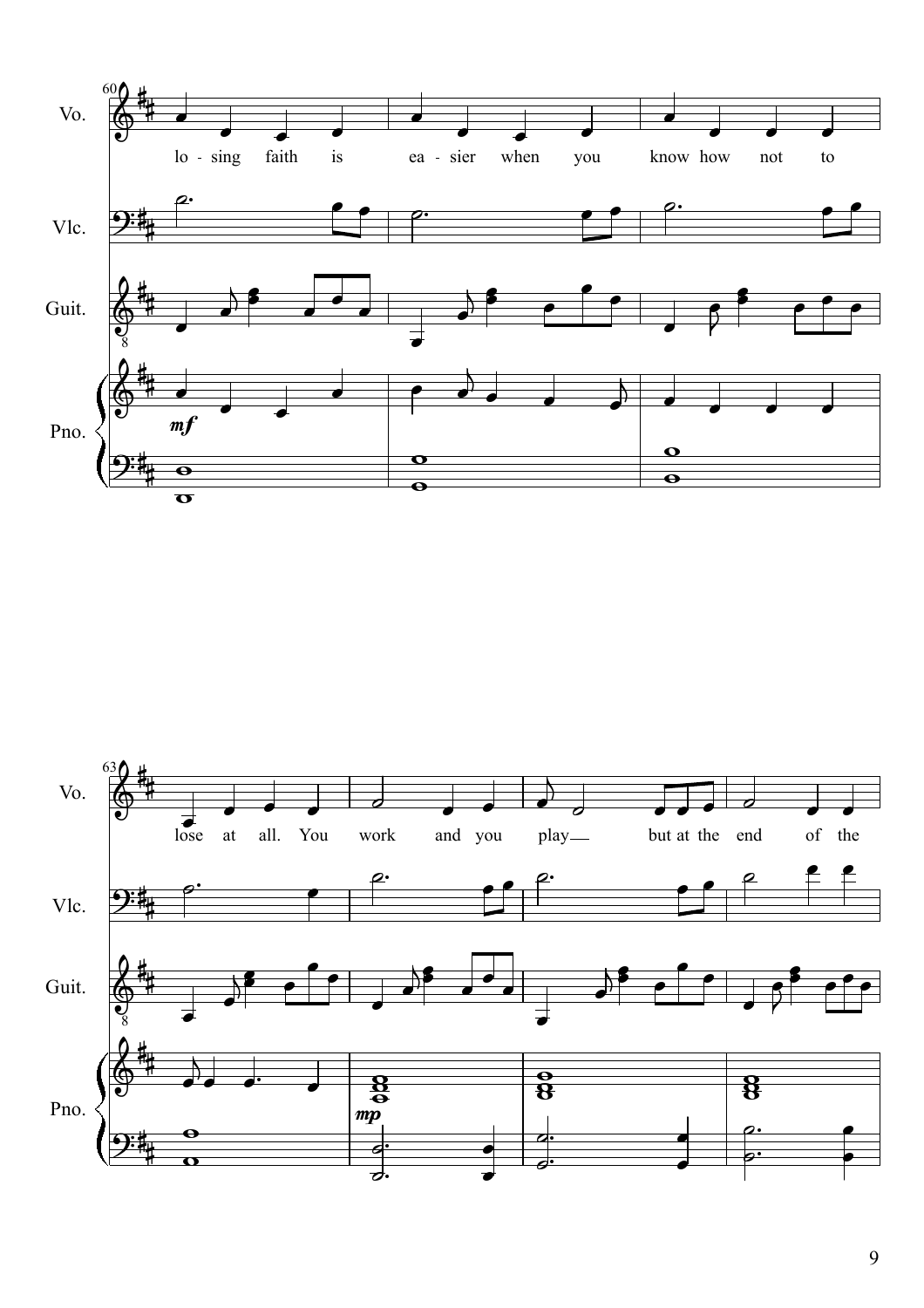

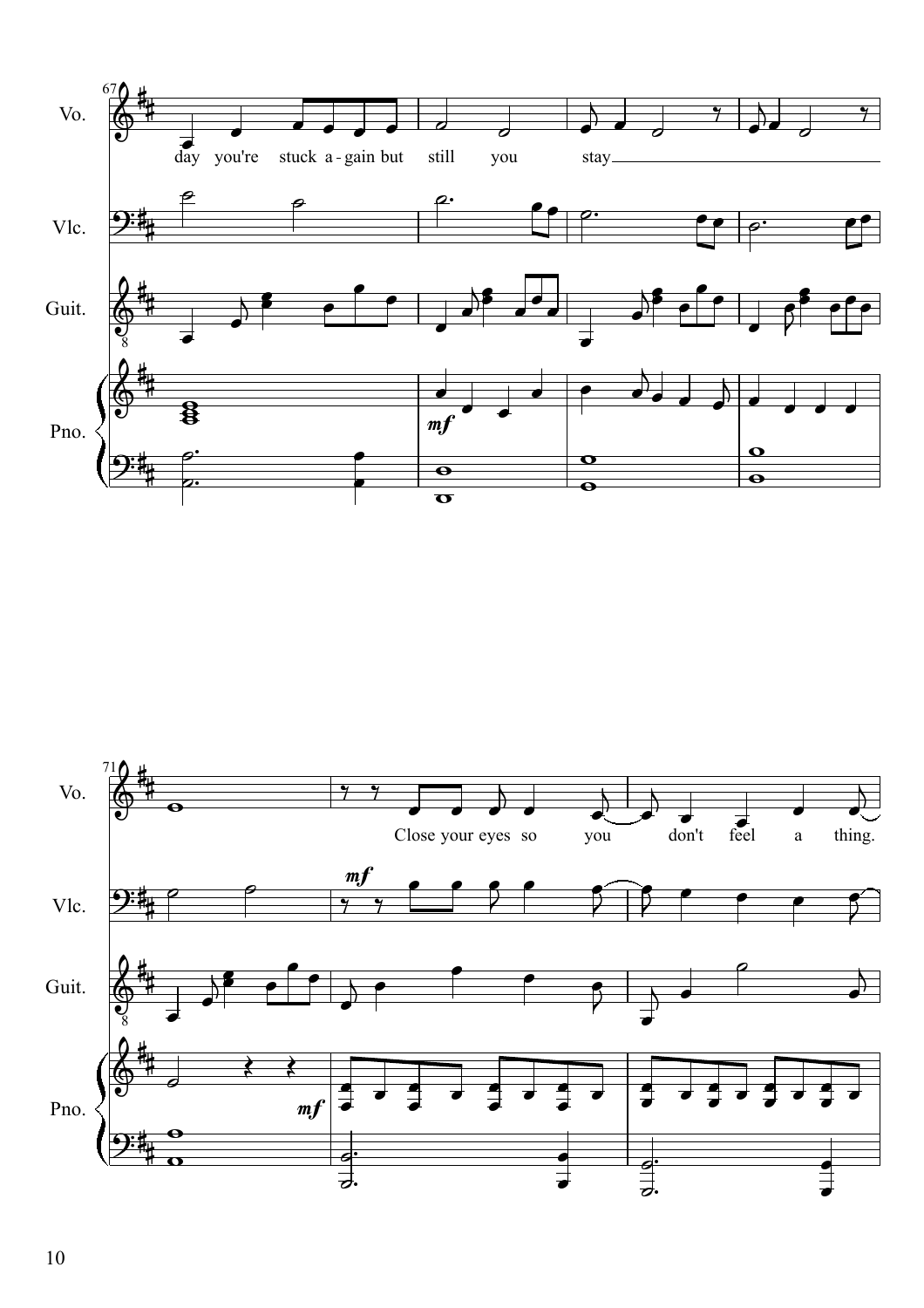

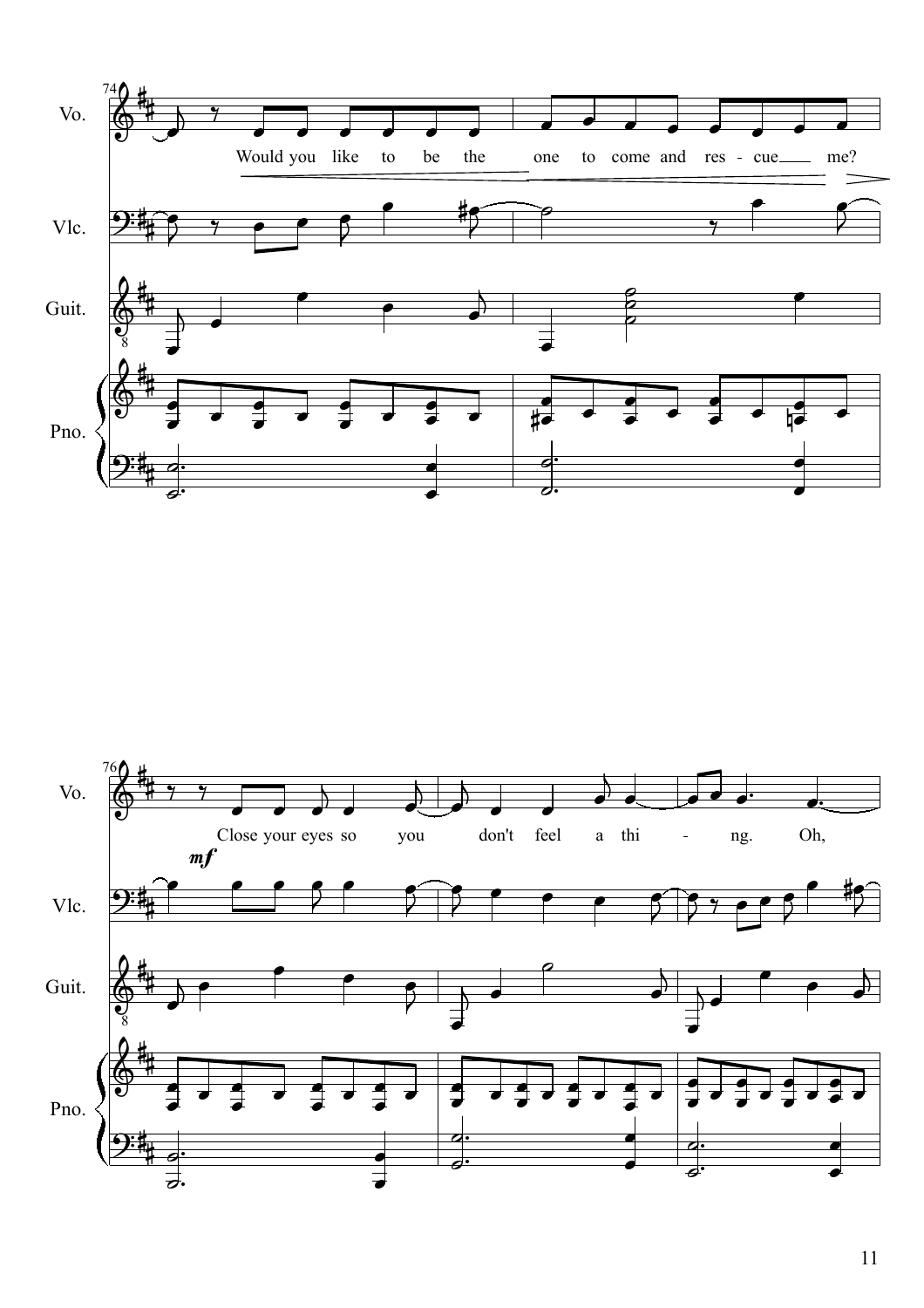

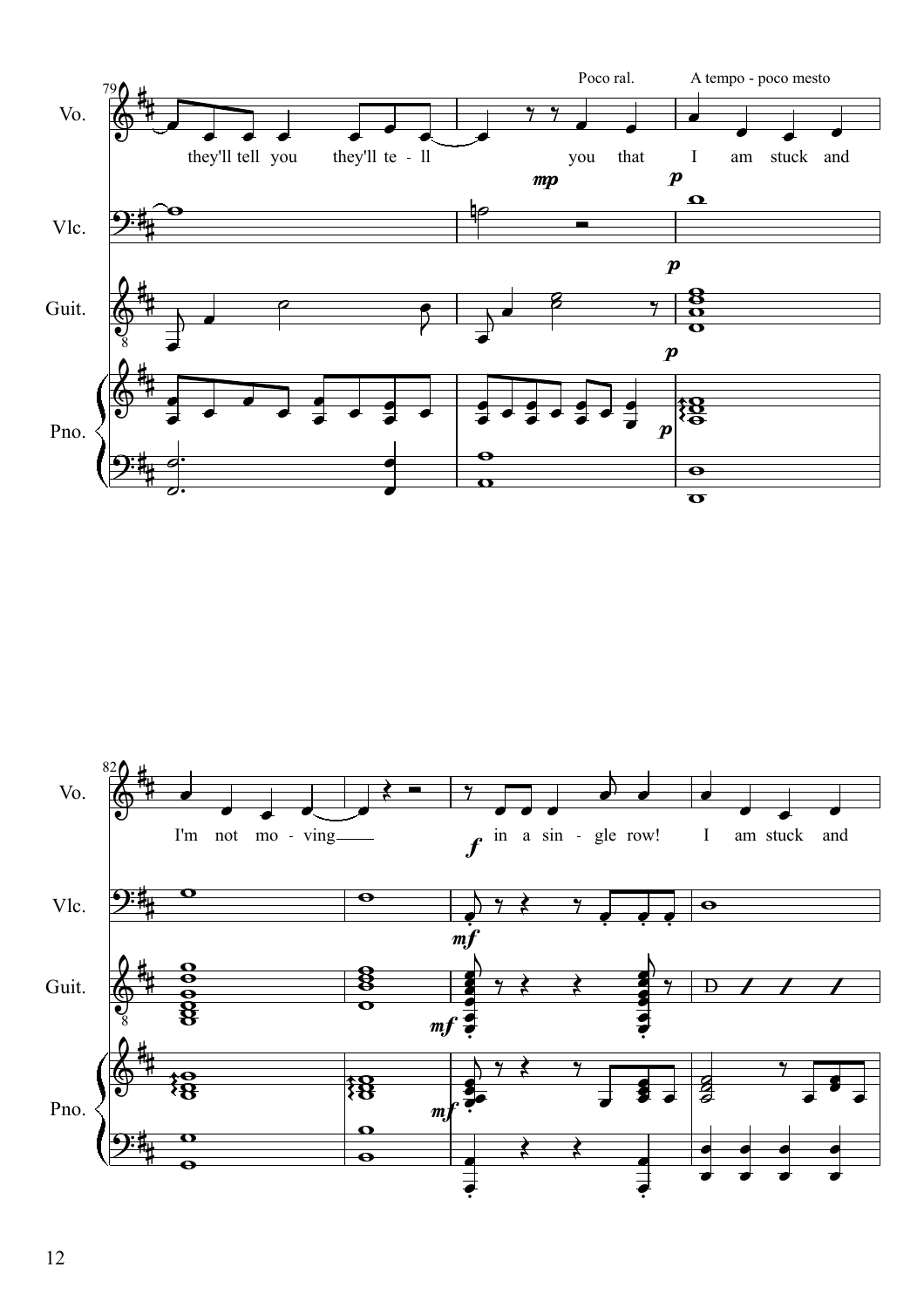



 $\frac{1}{2}$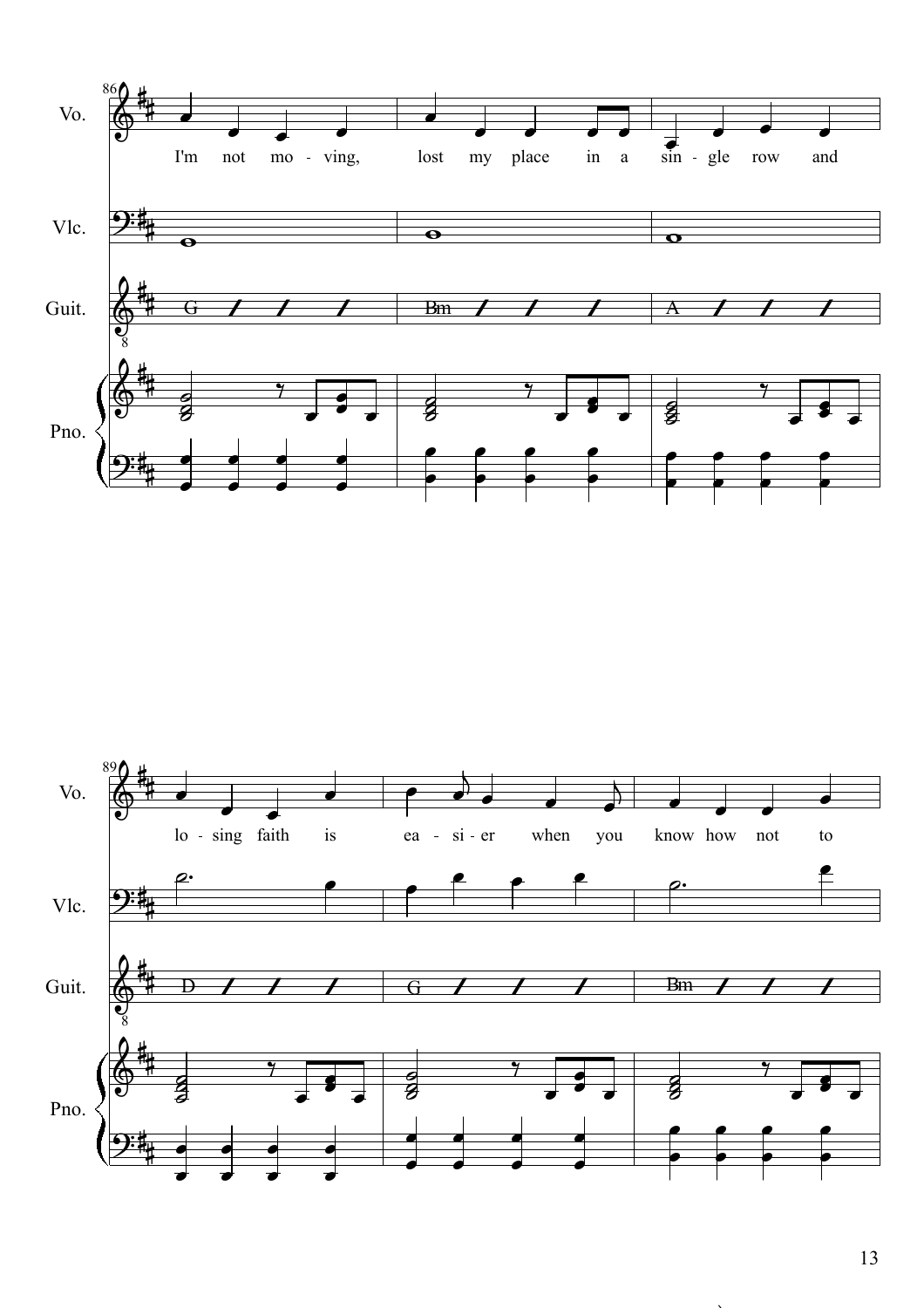



14

₹

 $\hat{\bm{x}}$  $\boldsymbol{\xi}$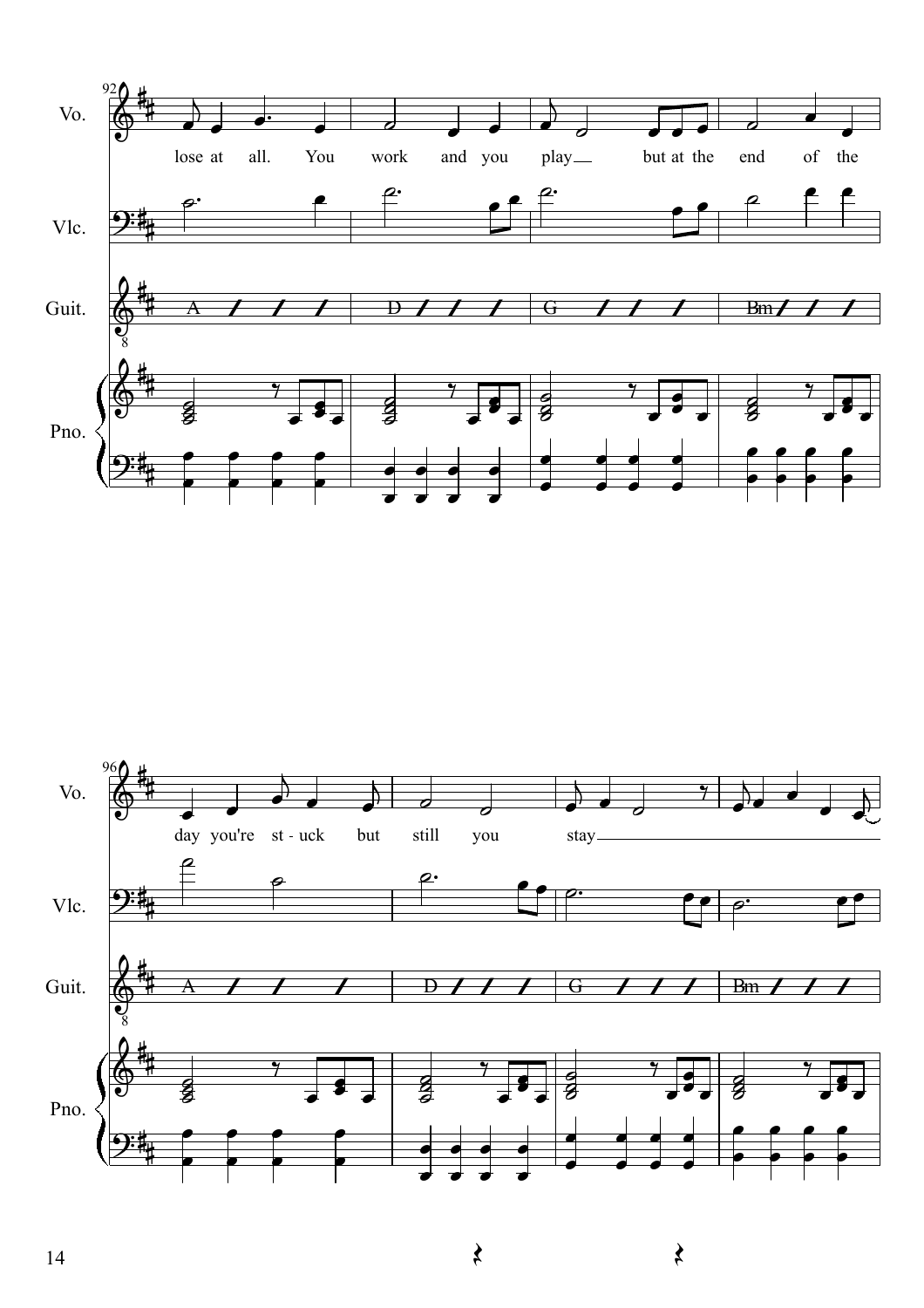

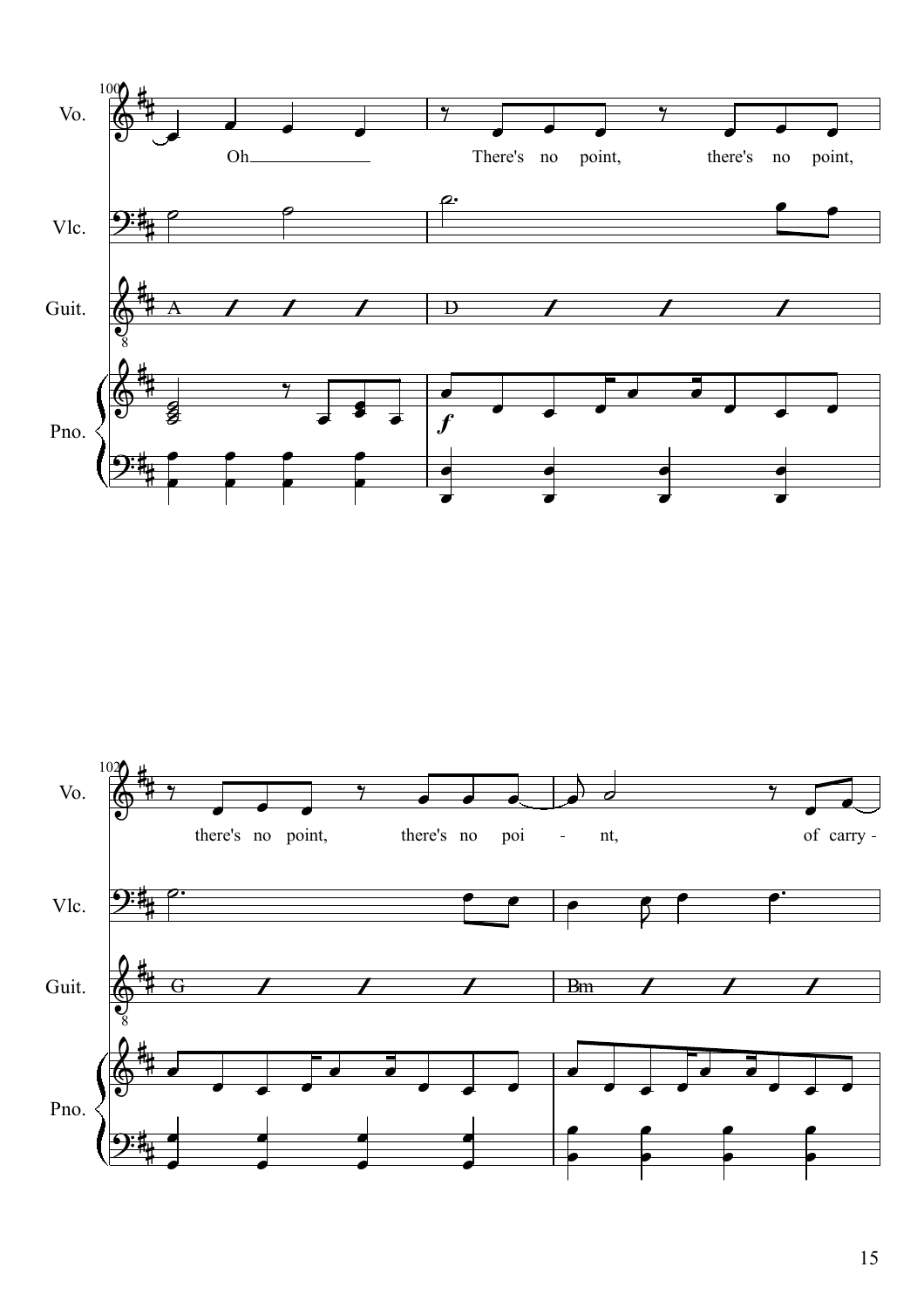